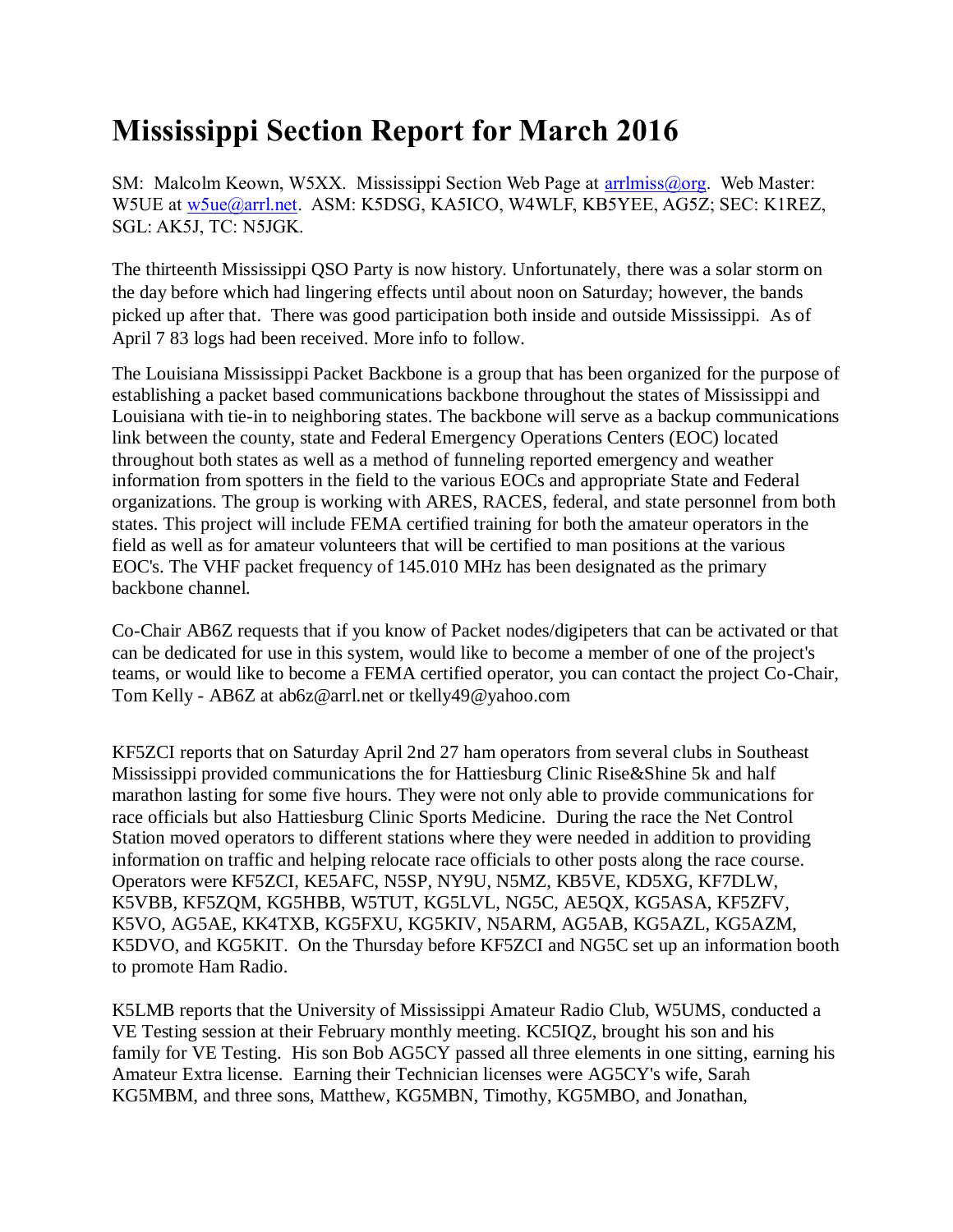KG5MBP. Congratulations to the Hill Family for joining Amateur Radio and thanks to the UMARC/W5UMS VE Team for conducting the test: W5XF, KZ7H, AB5TR, and W1IBL.

N5MZ reports that the Petal High School Technology Center received a nice write up on their efforts to promote Ham Radio in the April 2016 Edition of 'Tech Directions,' which is a publication promoting 'Linking Education to Careers.' The Technology Center sponsors the Petal Amateur Wireless Association (PAWS) which has licensed many teenagers through classes and VE Test Sessions.

Welcome to the following new Hams in Mississippi in March: AC5CY, Bob - Oxford; KG5LXG, Leslie – Vicksburg; KG5MBM, Sarah – Water Valley; KG5MBN, Matthew – Water Valley; KG5MBO, Timothy – Water Valley; KG5MBP, Jonathan – Water Valley; KG5MCD, Anna – Wiggins; KG5MCE, Timothy – Saltillo; KG5MEY, Lillian – Bay Saint Louis; KG5MFO, Stacey – Belden; KG5MFP, Evan – Olive Branch; KG5MFQ, Stephen – Olive Branch; KG5MFR, Dennis – Southaven; KG5MHI, Randy – Meridian; KG5MID, Craig – Poplarville; KG5MMZ, Armand – Nesbit; KF5MNA, Colton – Meridian; KG5MPD, James – Laurel; and KG5MPE, Donald – Ellisville. Invite one of these new Hams to your next local club meeting!

Also welcome to the following new ARRL Members in March: W5DIX, Mark – Madison; KB1JFZ, David – Carriere; KG5JKN, Thomas – Monticello; KG5LEL, Marilyn – West; AC5MC, Michael – Golden; KB5SAT, Herbert – Hurly; W5SGO, Manual – Collins; and KM5ZA – Columbus. As of March 31 ARRL Membership in Mississippi was 1,129 down 14 from the last report on February 29. Time to go back to work recruiting new members!

And last but not least, welcome to KF5KVL as Assistant EC in DeSoto County.

Congratulations to the following on their upgrades: KG5CAH, Timothy – Waveland; KG5KSR, John – Ocean Springs; KG5LEV, Harvey – Bogue Chitto; KG5LGS, Dillon – Liberty; KG5LVL, Kyle – Laurel; and KD5PBI, Nicholas – Meridian.

Also congratulations to K2FF who worked VK0EK for his last country to reach the ARRL Top of the DXCC Honor Roll. Only took him 37 years. Also congratulations to WB5EIN, who just received his 5BDXCC.

SEC/DEC/EC Reports for March 2016: WB5CON (Alcorn), KC5IIW (Scott), KF5IMA (Lafayette), KC5IMN (WC MS/ Copiah, Hinds, Madison), N5KDA (Adams), K5LJC (Marion), K5MOZ (Jackson), N5MZ (Forrest), WX5N (NE MS/Prentiss), AF5PO (Tishomingo), WX5SE (Itawamba), K1REZ (SEC), K5SCW (Pearl River), WA5TEF (Lee), KB5VE (SE MS), KF5WVJ (DeSoto), and N5ZNT (SW MS/Franklin/Lincoln/Wilkinson).

## PIO Report: KF5ZCI

Club Newsletter/Reports (Editor): Meridian ARC (W5MAV) and the Mississippi Coast ARA Splatter (KF5SQF).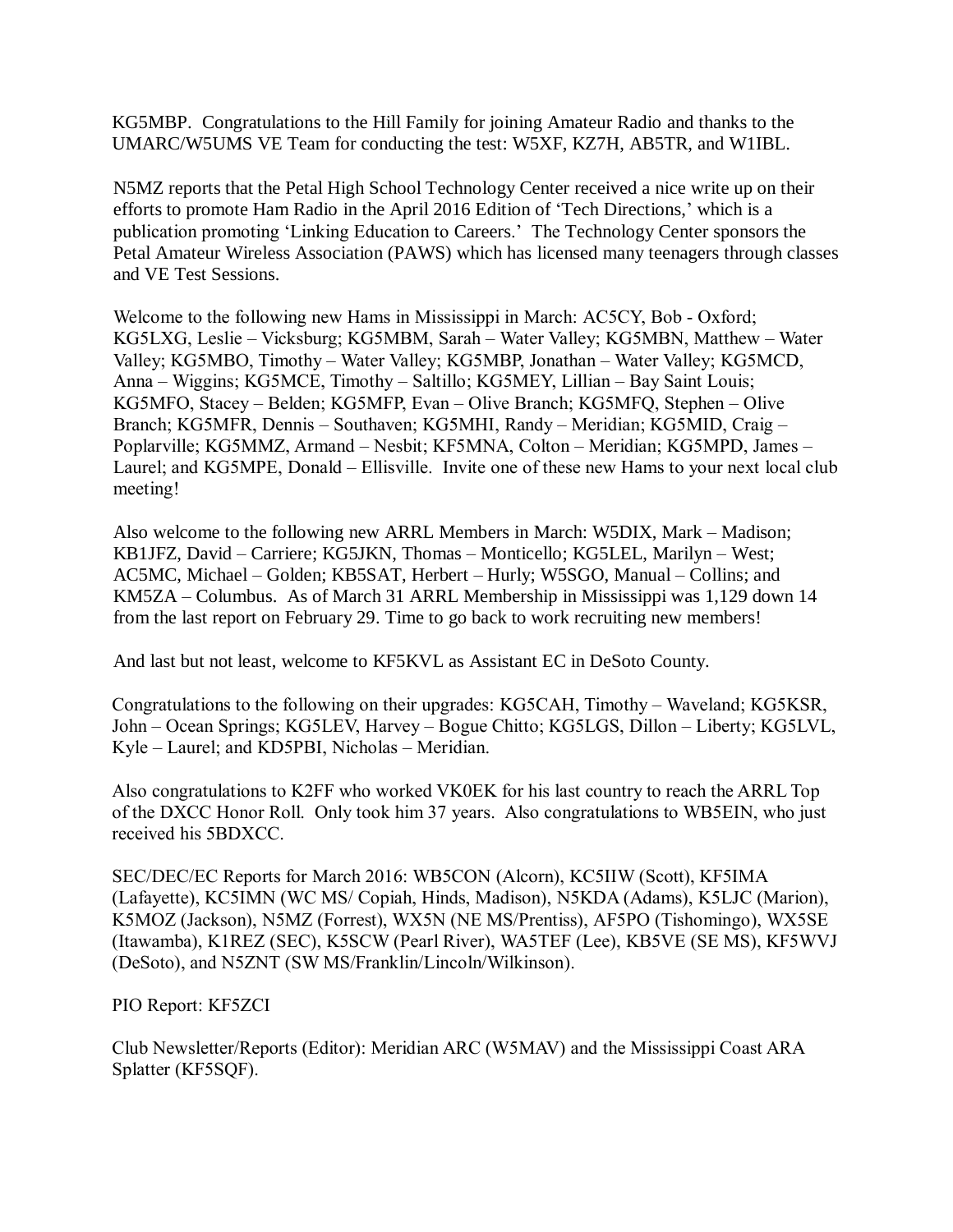Regret to report the passing of K5HYE of Mendenhall.

HF Net Reports - sessions/QNI/QTC (Net Manager)

Magnolia Section Net 31/964/11 (K5DSG)

MS Baptist Hams Net 2/13/0 (WF5F)

MSPN 31/2237/8 (K5NRK)

MS-NBEMS Net 4/22/4 (N5TQF)

VHF Net Reports - sessions/QNI/QTC (Net Manager)

Alcorn County ARES 5/64/1 (WB5CON)

Booneville and Prentiss County Net 5/71/0 (WX5N)

Capital Area Em Net 3/36/0 (K5XU)

DeSoto County Emergency Training and Information Net 4/102/0 (KF5WVJ/N5PYQ) 2 severe storm activations

Forrest County ARES (N5MZ) 2 severe storm activations.

Hattiesburg ARC Emergency 2M Net 4/57/2 (K5TLL)

Hattiesburg ARC 10M Simplex Net 4/29/0 (K5TLL)

Hattiesburg ARC 2M Simplex Net 1/7/0 (K5TLL)

Itawamba County ARES 5/92/4 (WX5SE) 1 severe storm activation.

Jackson County Em Net 27/621/0 (K5MOZ)

Marion County ARES (N5LJC) 1 severe storm activation

Lowndes County ARC Net 5/41/0 (KF5AZ)

MDXA Net 5/54/0 (N5GD)

Metro Jackson ARES Net 3/23/0 (AE5SK/KC5IMN)

MPP Net 5/61/0 (W5DIX)